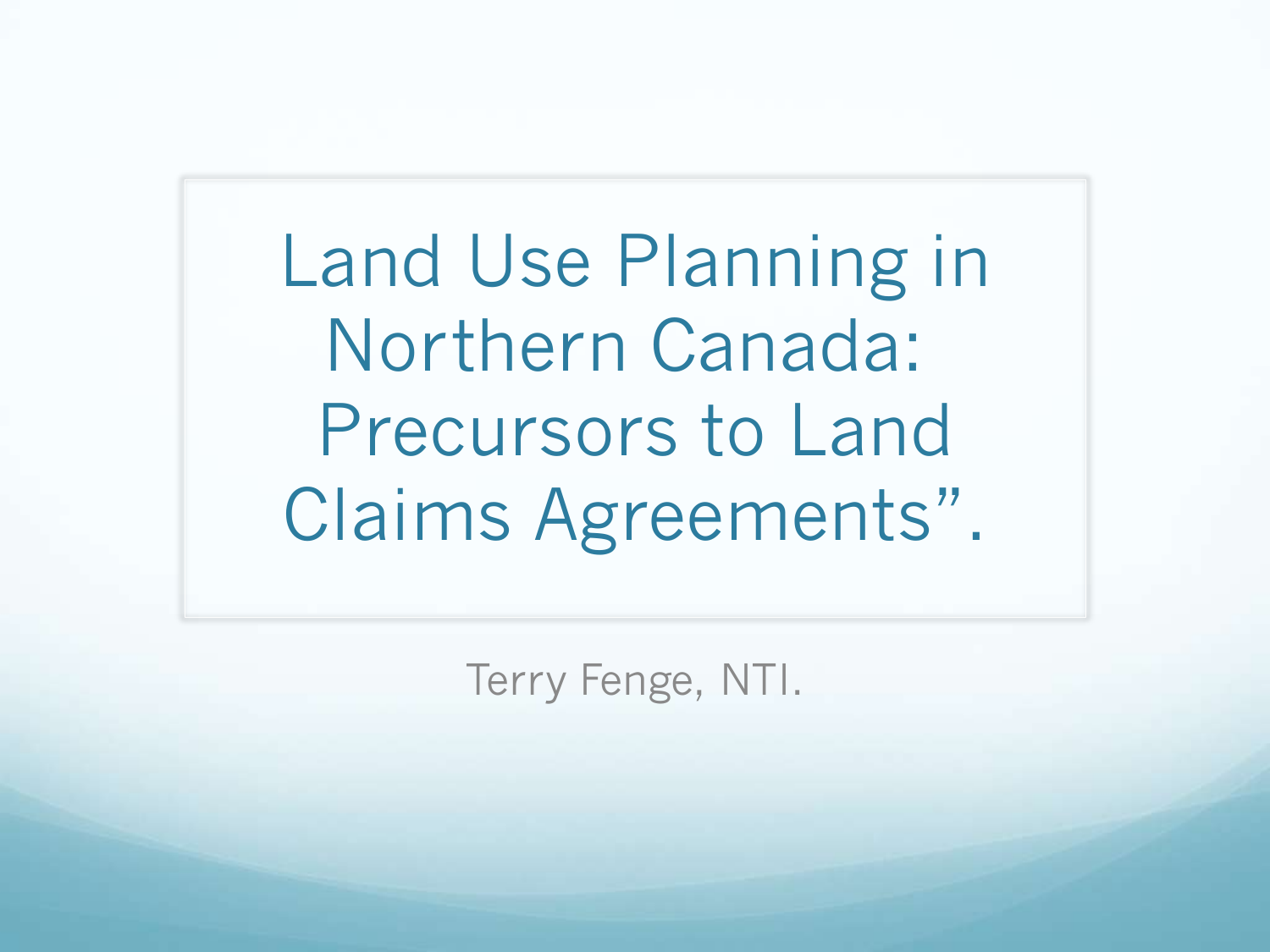Modern treaties invest much capital in regional land use planning and environmental assessment: why?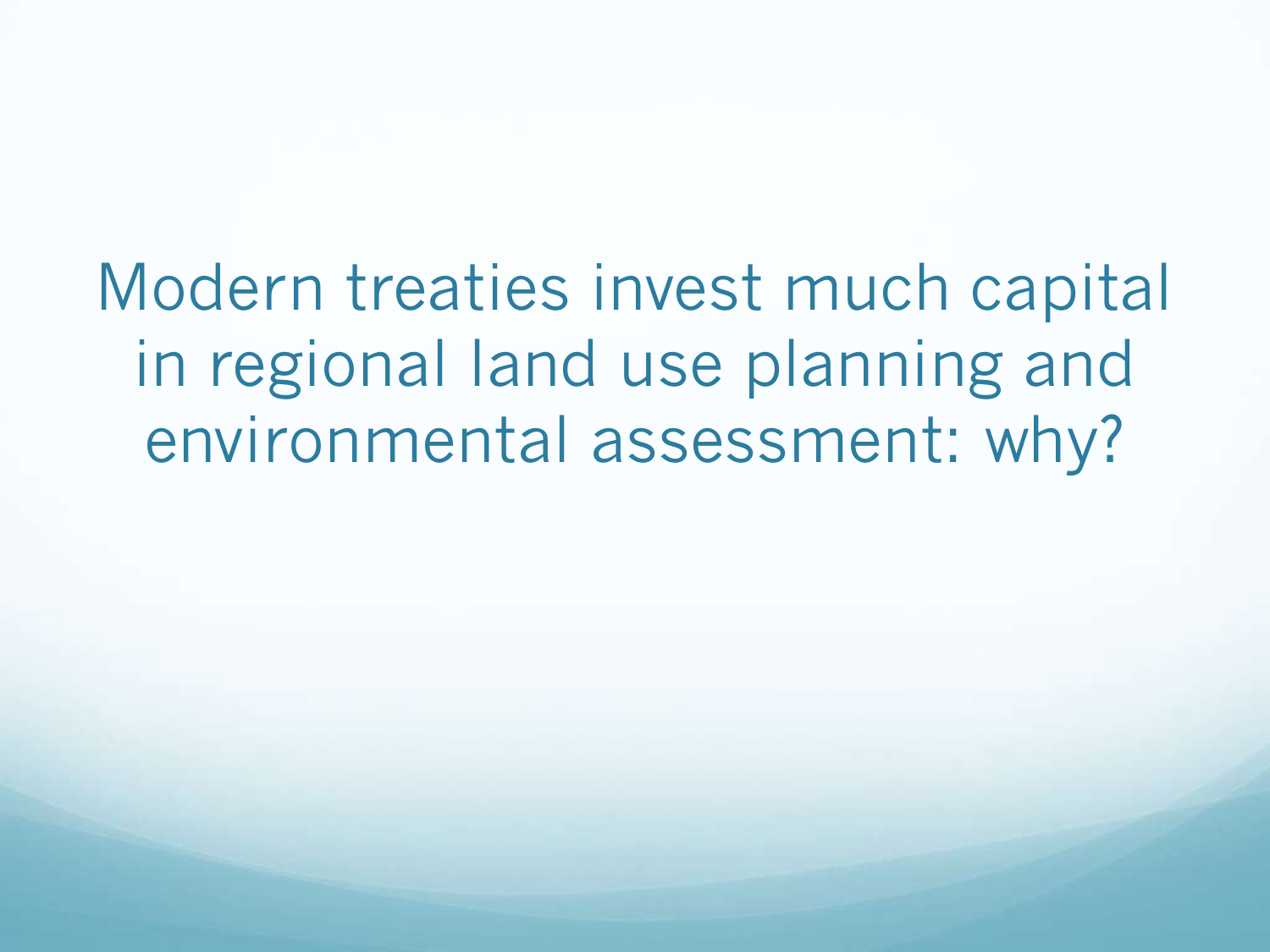- Response to abandonment of northern conservation reserves, 1948-1966;
- Response to identification of ecologically sensitive sites through the International Biological Programme in the early 1970s;
- Response to weaknesses of federal approach to land and natural resource management put in place in 1970s;
- Exert control over land and natural resources owned by the Crown;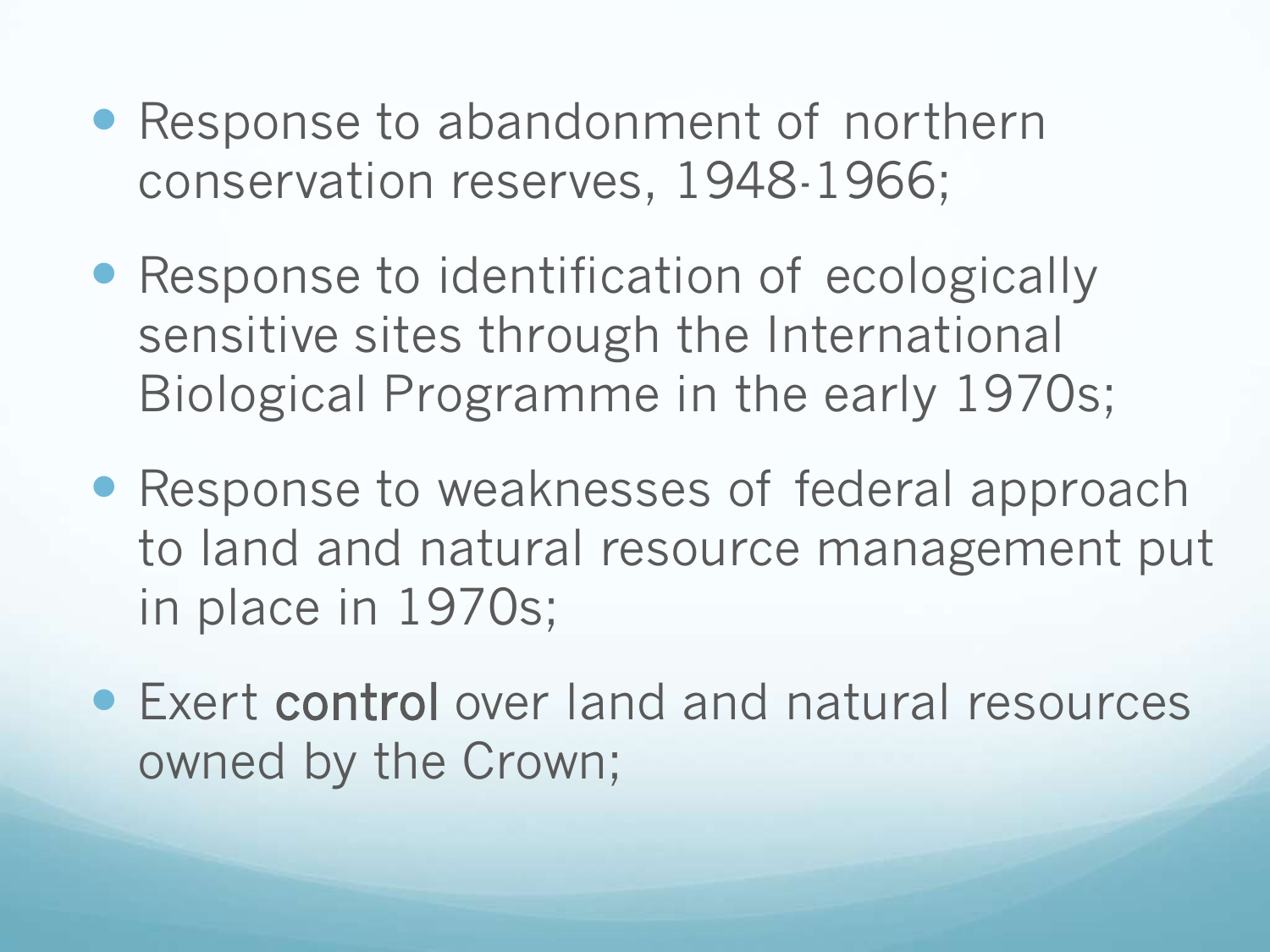- Inject concepts of carrying capacity and ecological sensitivity into decision-making;
- 1971 establishment of the Department of the Environment;
- **Broaden decision-making concerns in line** with 1973 policy on balanced development;
- Large scale hydrocarbon development assumed for the Beaufort Sea, Mackenzie Valley and High Arctic Islands.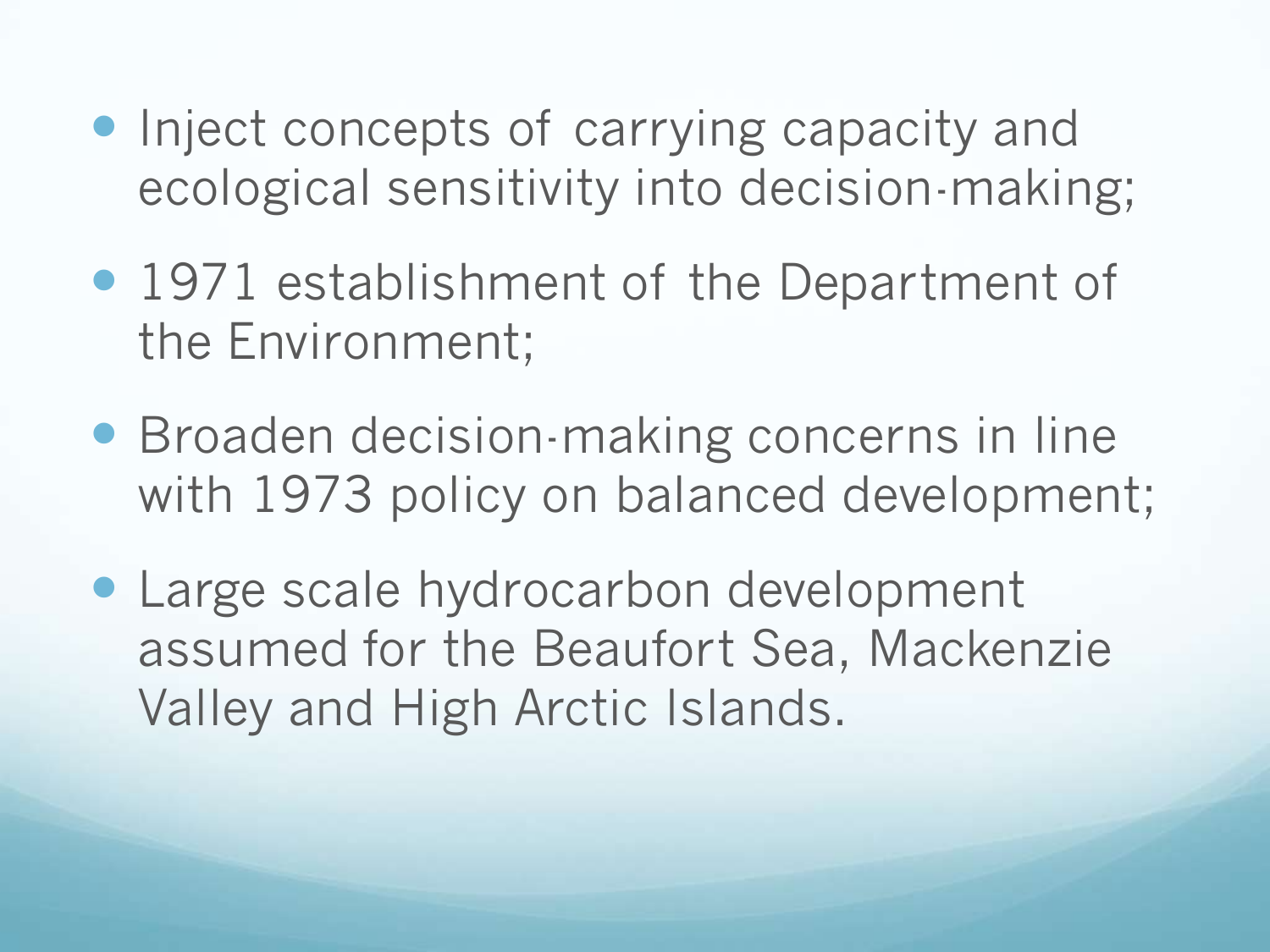## Hinterland or Homeland; book cover

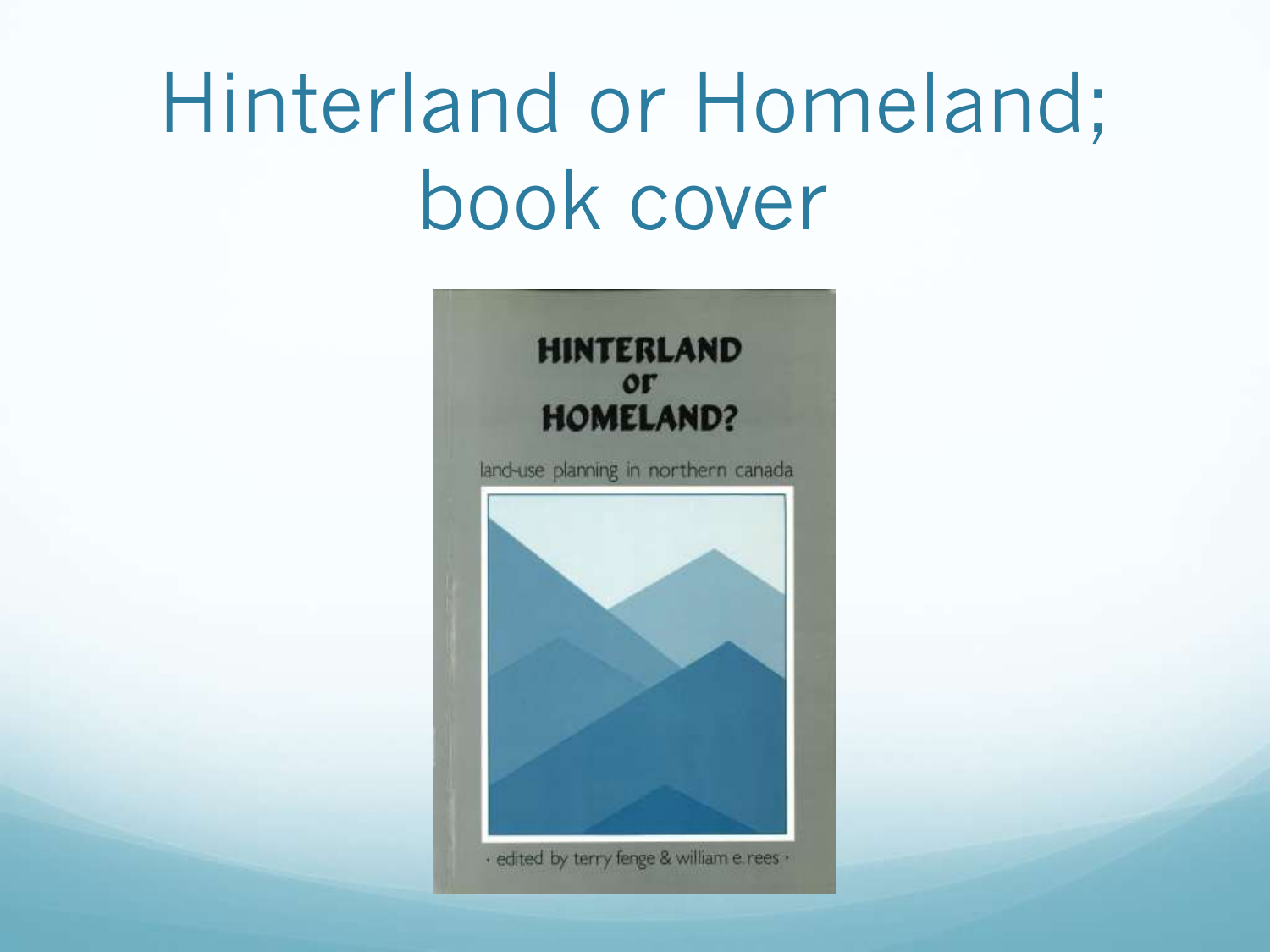- 1970s and early 1980s: land use regulation not planning, and EARP guidelines
	- a. Northern Inland Waters Act and regulations
	- b. Territorial Lands Act and regulations
	- c. Arctic Waters Pollution Prevention Act
- Purely reactive approach toward managing the use and development of land and natural resources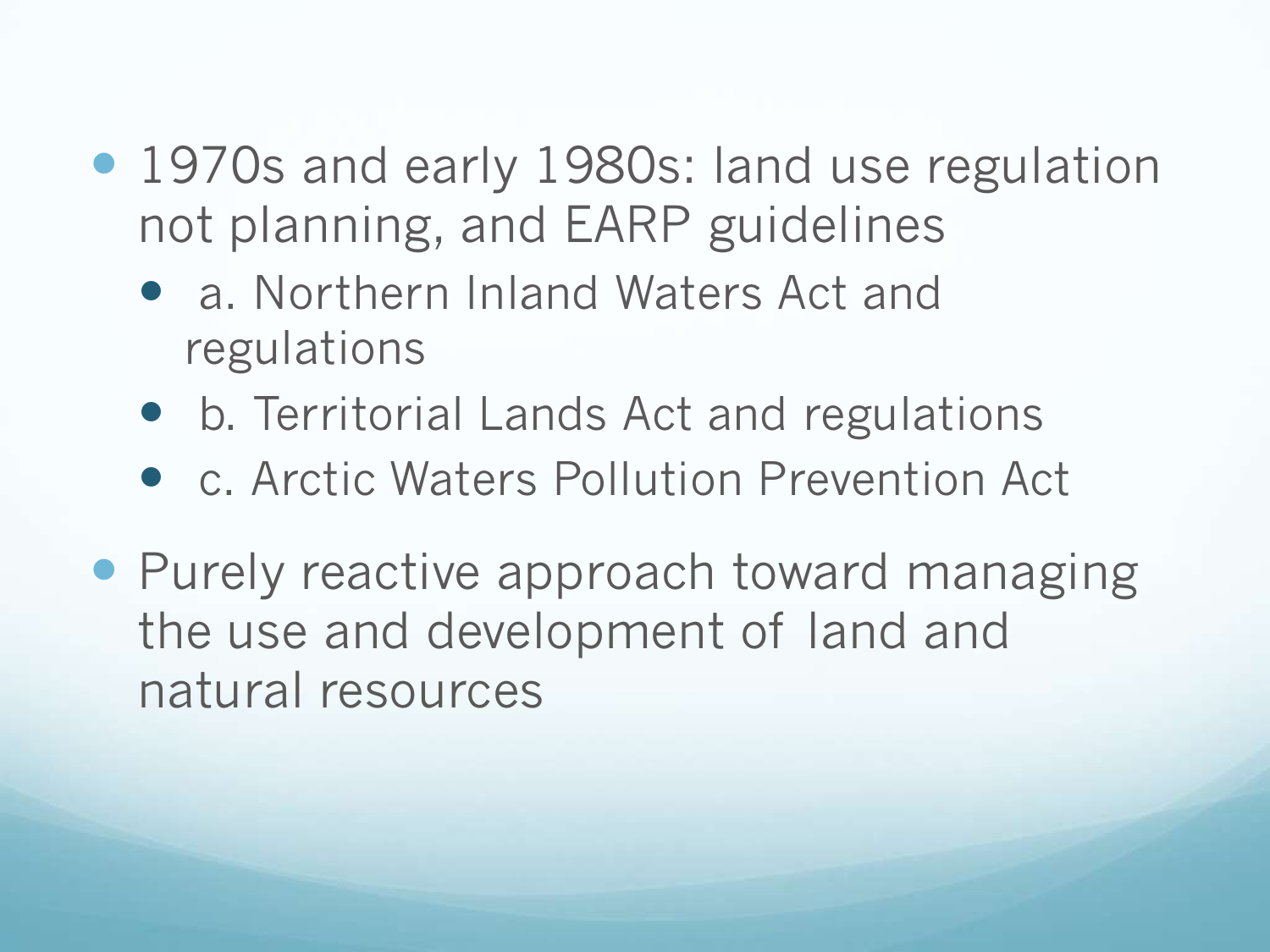- Mid to late 1970s and early 1980s: Hydrocarbon exploration continuing and development thought to be imminent in the Beaufort Sea, Mackenzie Valley and High Arctic Islands;
	- a. 1975 attempt at land use planning in the Mackenzie delta collapsed as a result of no local support;
	- b. 1977 Berger report recommendations: land use management to reflect the harvesting economy, and negotiate and settle Aboriginal land claims;
	- c. 1978 Inuvialuit Agreement-in-Principle proposes a land use planning commission for the western Arctic;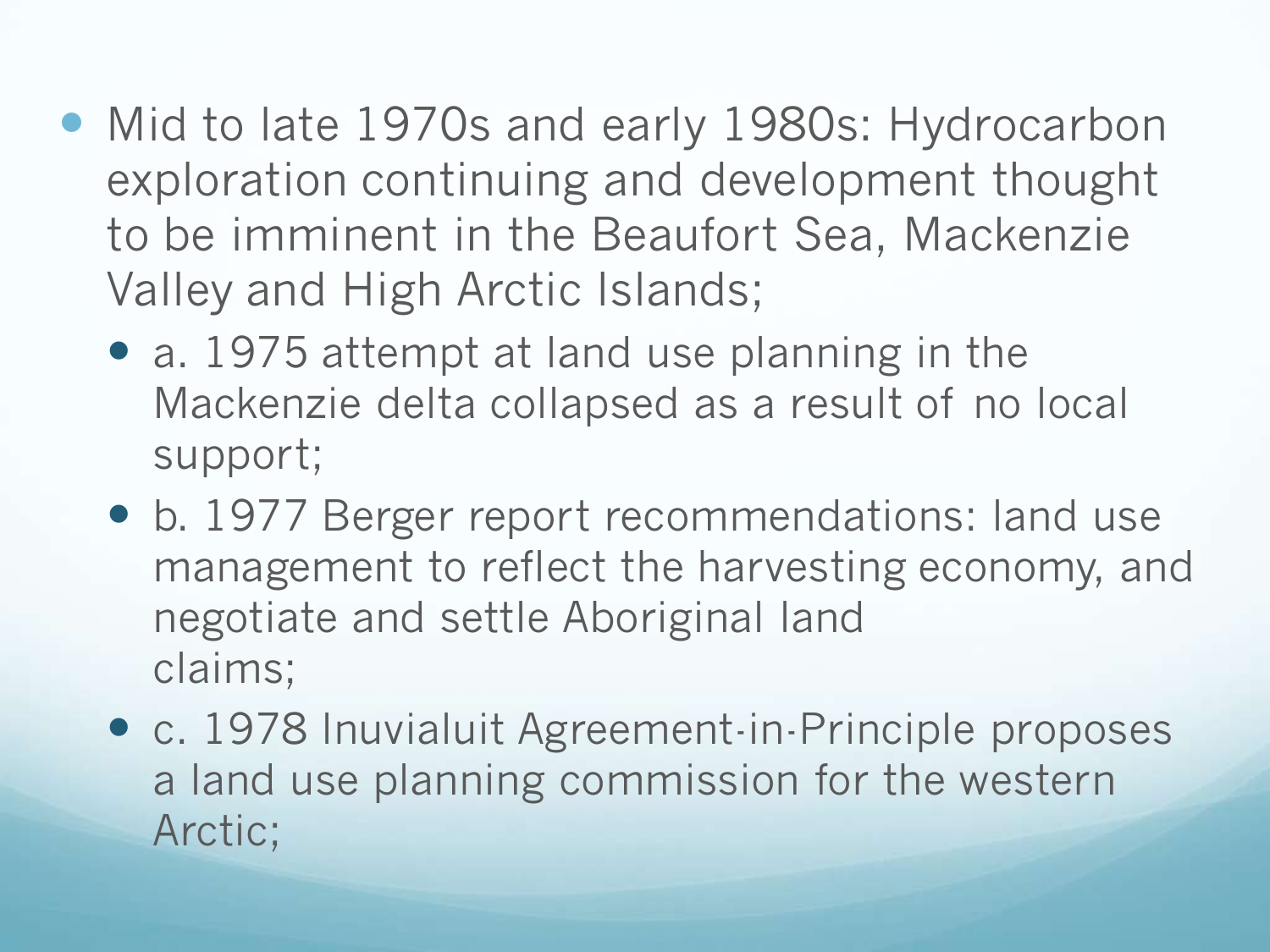- d. Northern Minerals Advisory Committee proposes planning to provide "certainty" for development;
- e. Lancaster Sound EIA and resulting green plan process;
- f. 1980 ITC proposes development of an "official plan" for the proposed territory of Nunavut;
- g. 1980 CYI and DIAND sign agreement for land use planning in Yukon;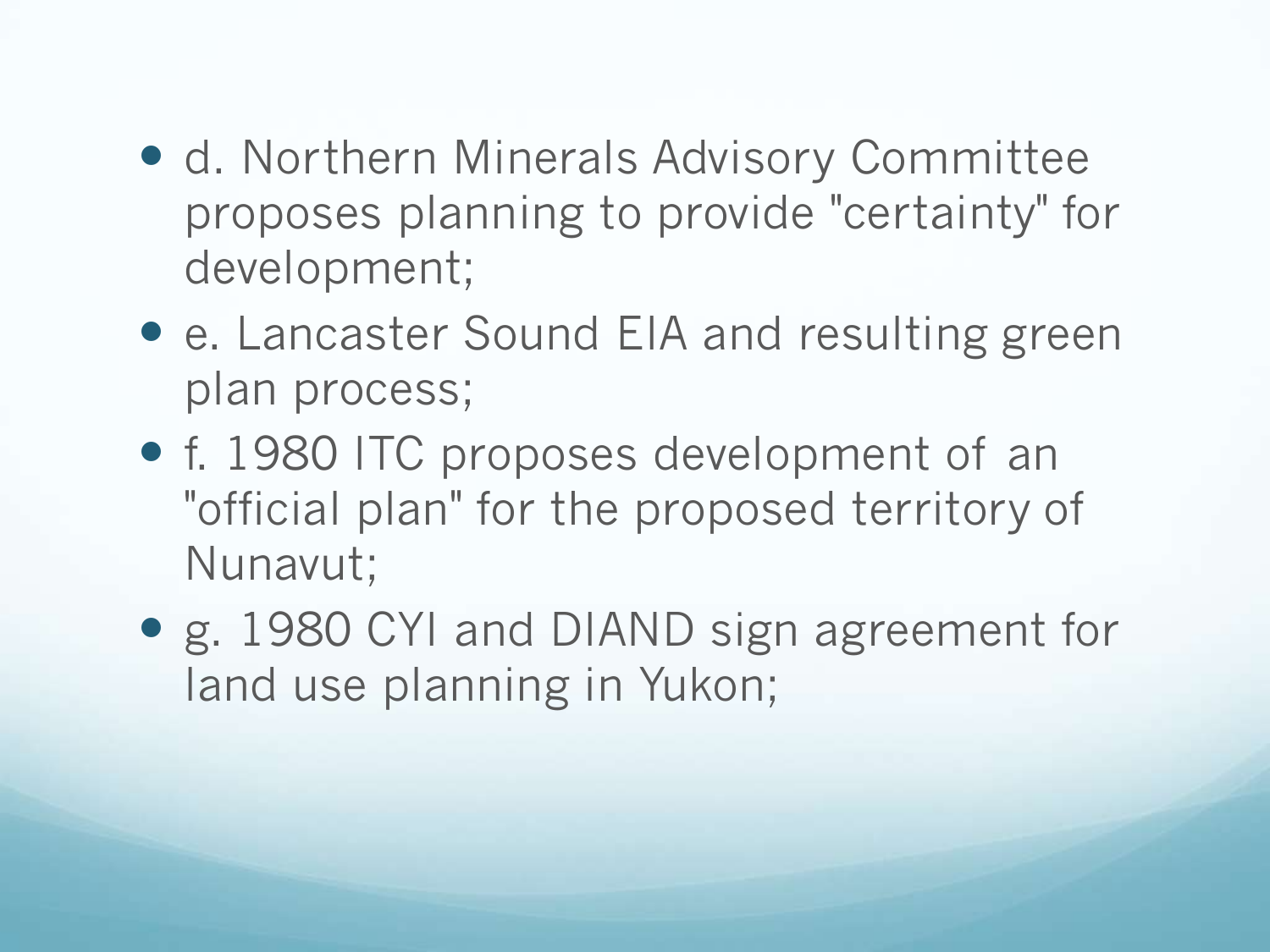- **January 1980 Paul Tellier, new DIAND** Deputy Minister, supports the concept of planning for land use management.
- Four types of land use--8% for strict conservation and 15% for development. The intent was to accommodate industry, link the exercise to world demand for energy and defend the programme on the basis of expected resource revenues.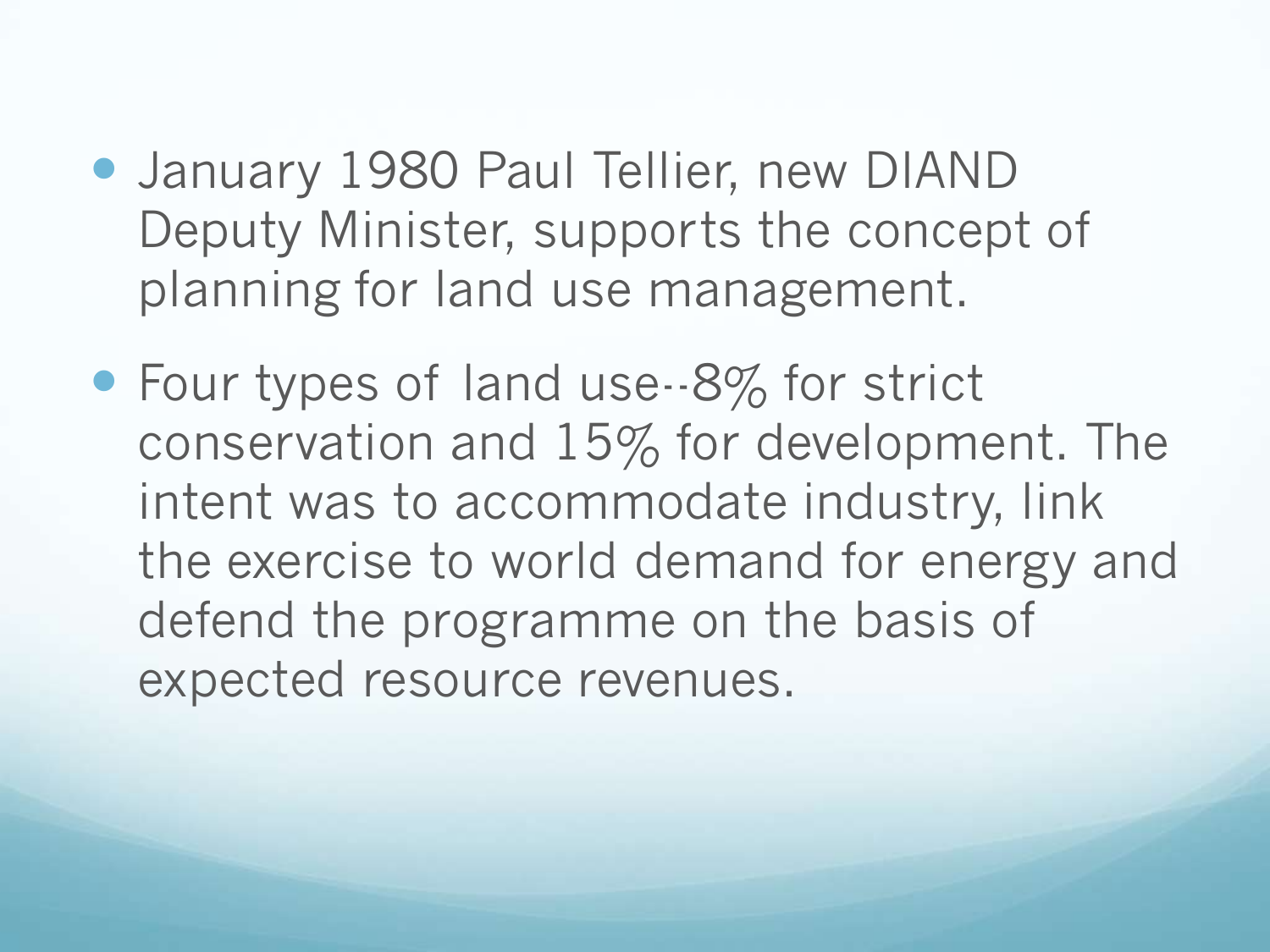- a. November 1980 DIAND draft Cabinet discussion paper heavily criticized by EMR, DFO and DOE. Not given to Aboriginal groups or municipalities. Territorial governments responded verbally and CARC "liberated" a copy and went to the CBC. Much criticism for its Ottawa-based, national interest, industry accommodating approach;
- b. July 30 1981 John Munro announced the Northern Land Use Planning Policy - again, severe criticism by northerners - and refusal by many to engage.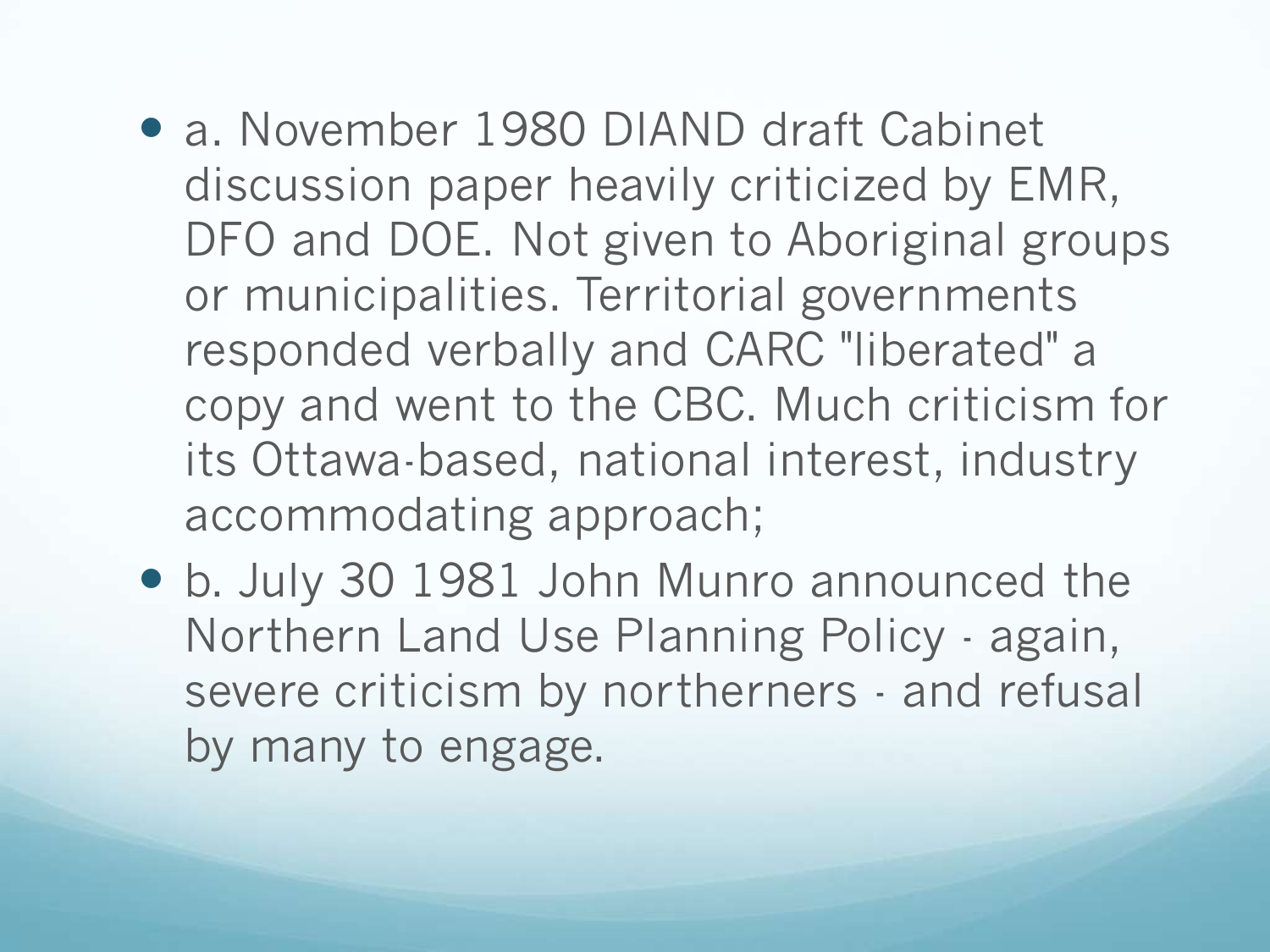• DIAND new DG to consult with northerners. October 1982 162 page implementation strategy attracted much negative commentary. Land use planning outside the ambit of land claims negotiations and agreements, and outside the ambit of devolution. Interpreted as grandfathering DIAND into the distant future.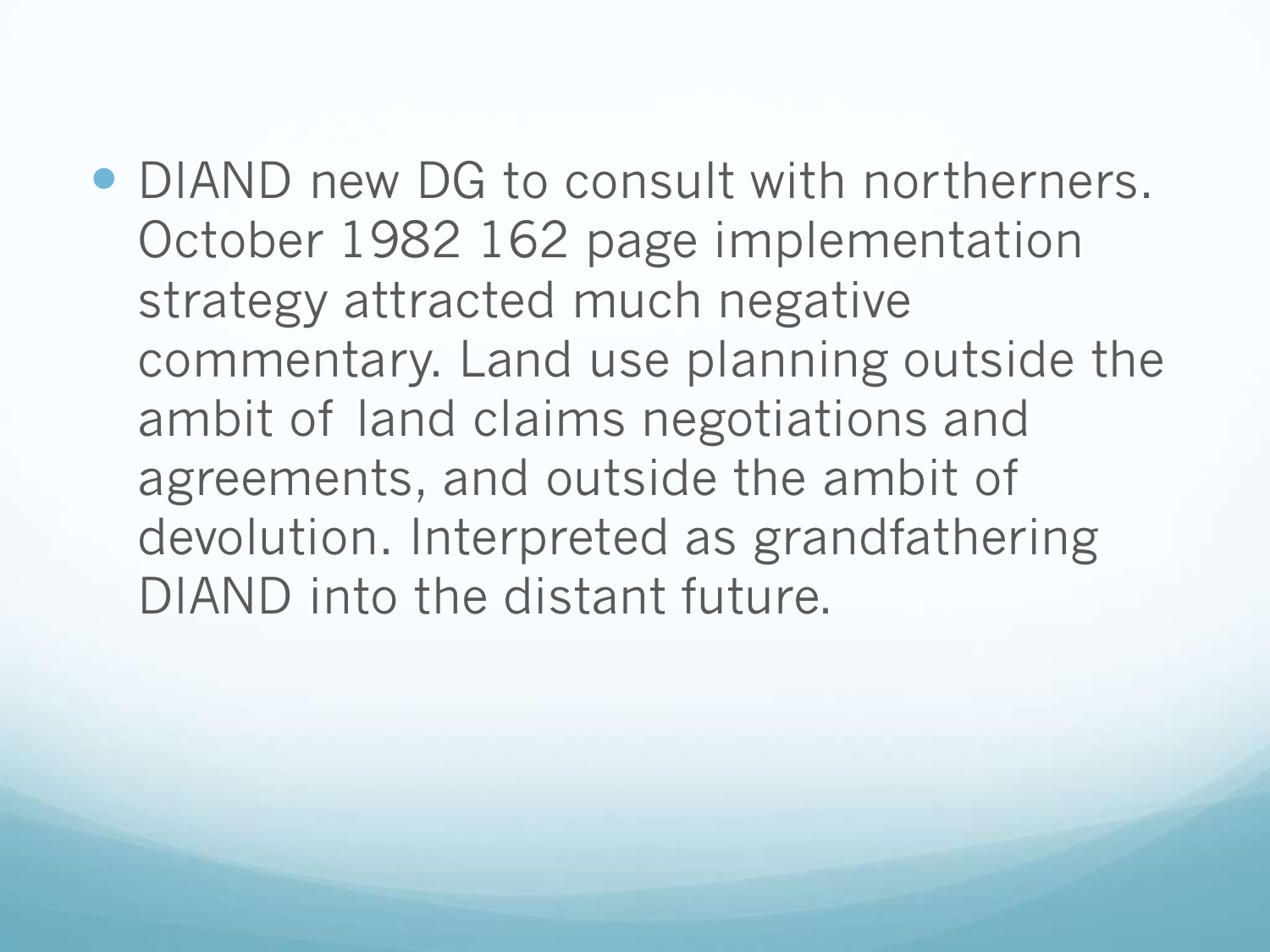## Northern Land Use Planning Regions and Units

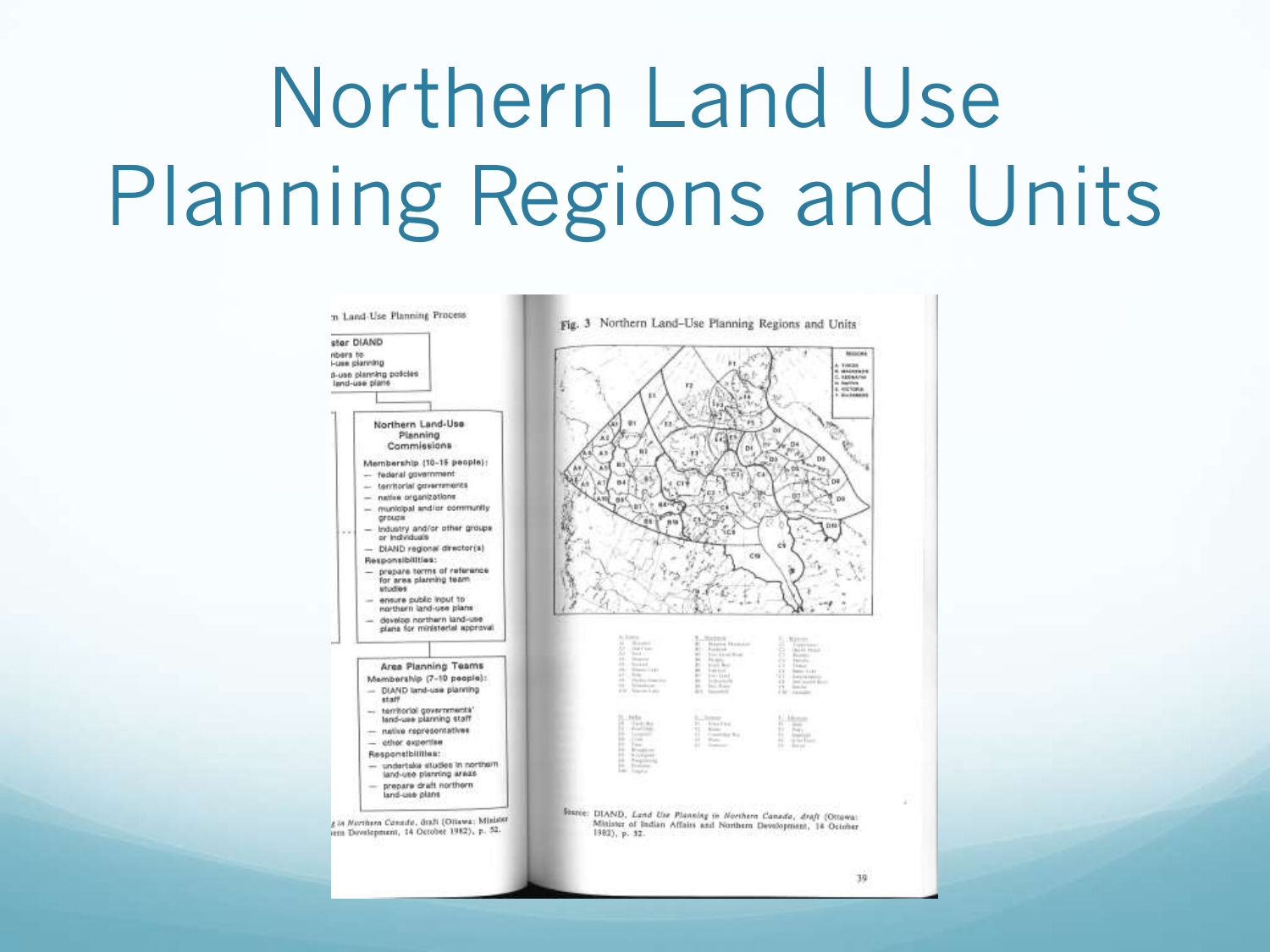- 10: Negotiations with territorial government and to a lesser extent, Aboriginal peoples, began in late 1982.
	- a. March 1983 DIAND/GNWT sign agreement;
	- b. July 1983 Inuit, Métis and Dene--joint position--sign agreement with DIAND;
	- c. September 1983 YTG and DIAND sign agreement;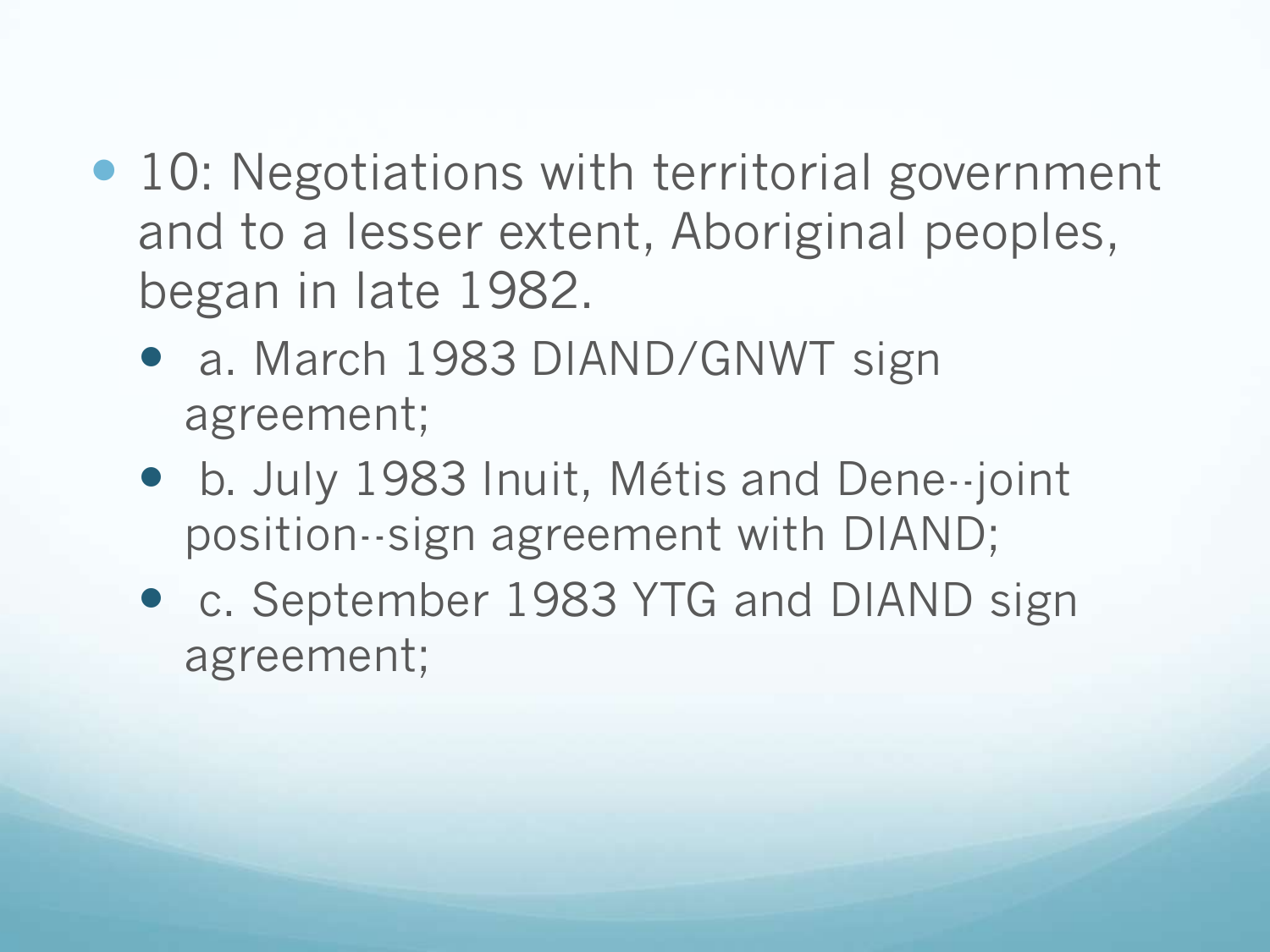- d. PMO objected to the agreements, characterizing them as constitutional change. Not approved by PMO until May 1984, on condition territorial government to sign letters affirming PMO view;
- e. August 1984 federal election;
- f. February 1985 minister Crombie supports implementation;
- g. May 1985 Treasury Board approves funding;
- h. Hire staff and begin implementation.